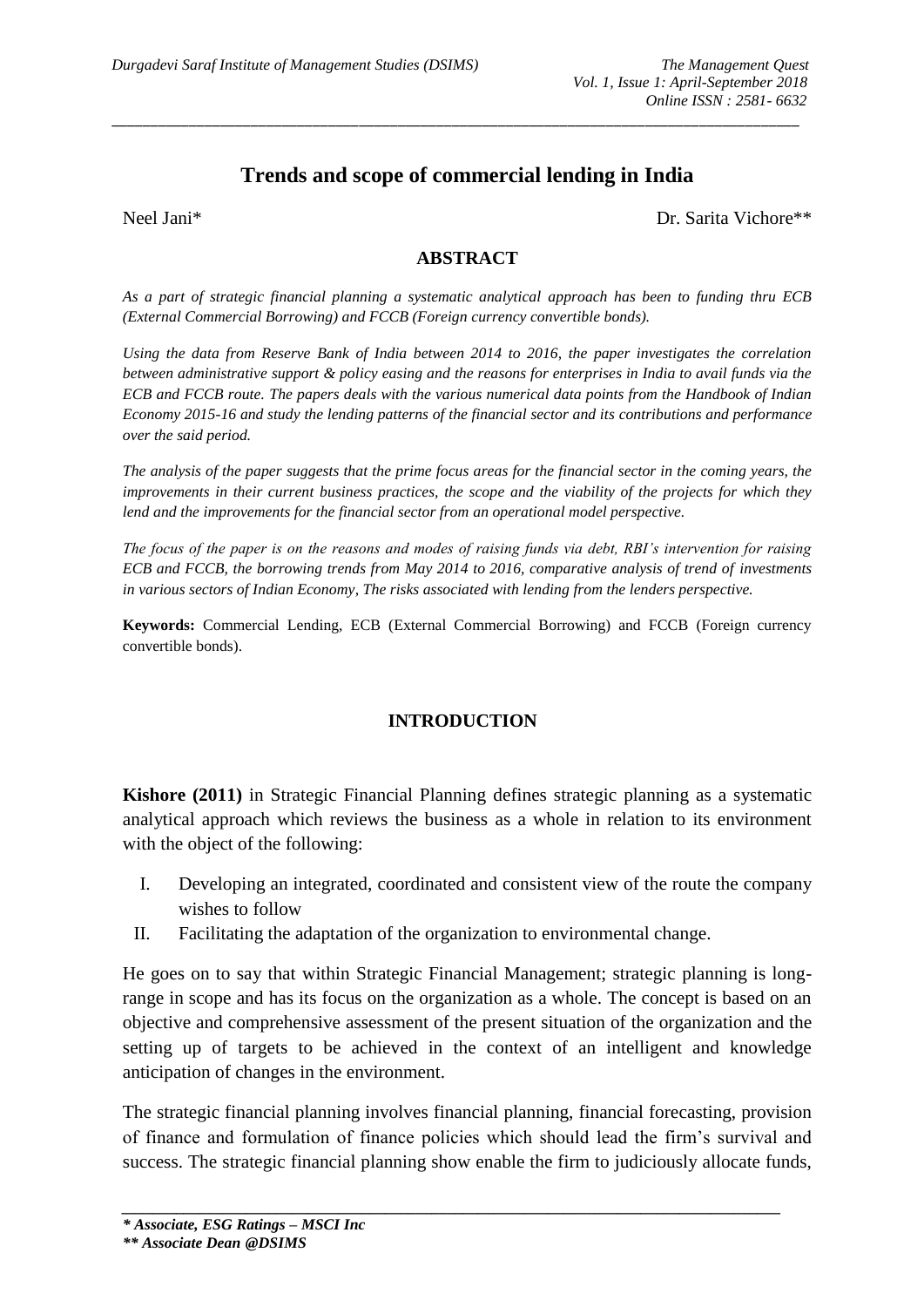capitalization of relative strengths, mitigation of weaknesses, early identification of shifts in environment, counter possible actions of competitor, reduction in financing costs, effective use of funds deployed, timely estimation of funds requirement, identification of business and financial risks etc.

To add to this, Kishore also elaborates that financial sector reforms aim at promoting a diversified, efficient and competitive financial sector with ultimate objective of improving the allocative efficiency of available resources, increasing the return on investments and promoting an accelerated growth of real sectors of economy.

**Brealey and Myers (2012)** in Principles of Corporate Finance give an answer to a very pertinent question – Do Firms Rely Too Much on Internal Funds? According to Brealey et al., internal funds (retained earnings plus depreciation) cover most of the cash needed for investment. It seems that internal financing is more convenient than external financing by stock and debt issues.

**Singh and Saha** (2011) in their research paper Centralization of Microfinance stated that according to Consultative Group to Assist the Poor (CGAP) (2006), microfinance means the supply of loans, savings, and other basic services to the poor people.

It is based on the principle of helping people so that they are able to help themselves. In the development of entire region, the increased income earned by micro-entrepreneurs is the most important precondition. Thus, microfinance enables poor but economically active people to increase their income, and thus helps in generating some additional savings which may be used for further development.

**Majumdar and Sen (2010)** in their research paper Debt in the Indian Corporate Sector: Its effects on firm strategy and performance stated that the relationship between a firm's capital structure and its strategic behavior has been a question that has dominated much of the literature on corporate governance and corporate finance.

The role of different types of debt has been completely downplayed. This is a particular omission in the emerging economy context, given that most firms in such economies tend to be highly leveraged. Also, there are several varieties of debt to be raised in emerging economies.

The theoretical literature suggests that, similar to its application in the case of equity ownership, some types of debt holders such as banks may be able to exert a stronger monitoring role on managers of firms than other types of debt holders such as arm's-length lenders.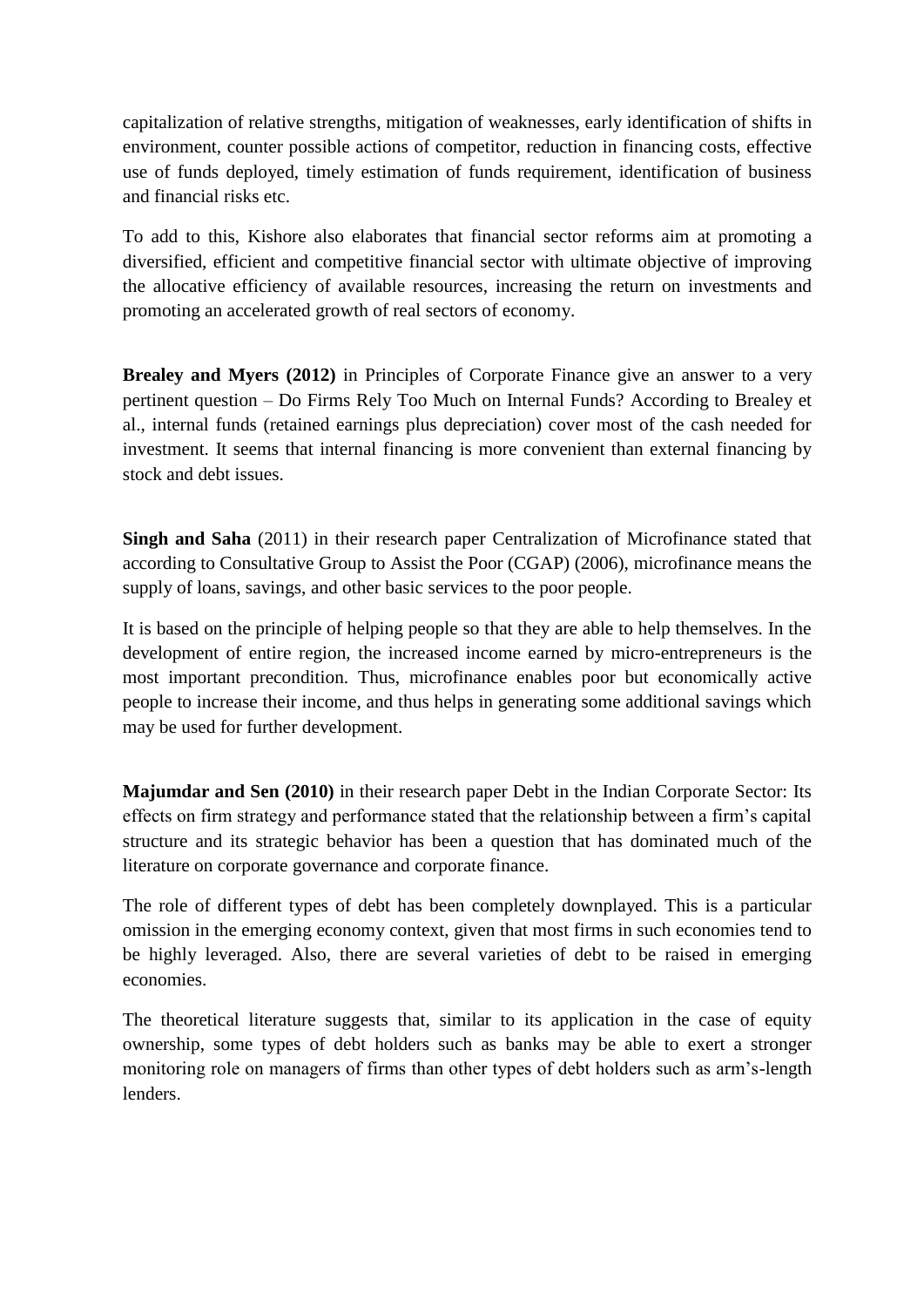### **LITERATURE REVIEW**

**Rastogi, Jain and Yadav (2006)** in their research paper 'Debt Financing in India in Public, Private and Foreign Companies' studied the debt financing decisions and practices of the public sector, private sector and foreign controlled companies in India.

The study also indicated that the profile of debt financing has significantly changed during the period covered by the study. Ownership control was observed to be a significant factor in influencing the debt financing decisions in terms of its composition and maturity structure. Long- term debt was found more prevalent among public sector firms vis-à-vis private sector business group firms. Interestingly, foreign controlled firms made the least use of long-term debt among the three types of ownership groups.

The paper also suggested that sound financial management practices expect corporate firms to have unused debt capacity for future needs in order to preserve operating flexibility, particularly in circumstances when fund requirements are sudden and unpredictable.

Hence, it is imperative to study the objectives with which Indian firms – private, public or otherwise raise funds via the credit route since the operational model of businesses in India evolved with the macro-economic environment.

**Majumdar and Sen (2010)** in their research paper 'Debt in the Indian Corporate Sector: Its Effects on Firm Strategy and Performance' examined the effects of debt structure on firms' strategic behavior and performance for the Indian economy, which is one of the largest and most important economies of the world today.

We would also understand a variety of ownership structures, for example state versus private ownership, foreign versus domestic ownership and firms which are members of business groups and those which are independent.

We would also try to understand that the most aggressive and dynamic businesses such as those who have diversified their investments or engaged in higher intensity of advertising are more likely to see funds from private arm's-length creditors, even though these types of funds tend to be more expensive than loans from banks and term-lending institutions. On the other hand, more conservative firms which have chosen not to diversify as much or engage in high levels of advertising expenditures have relied on bank and term-lending institution debt.

This leads to study the risks associated with the lending businesses of banks; the philosophy by which investments were made into businesses by the financial sector firms in India and the scope & performance of banks in their lending businesses with the given risks.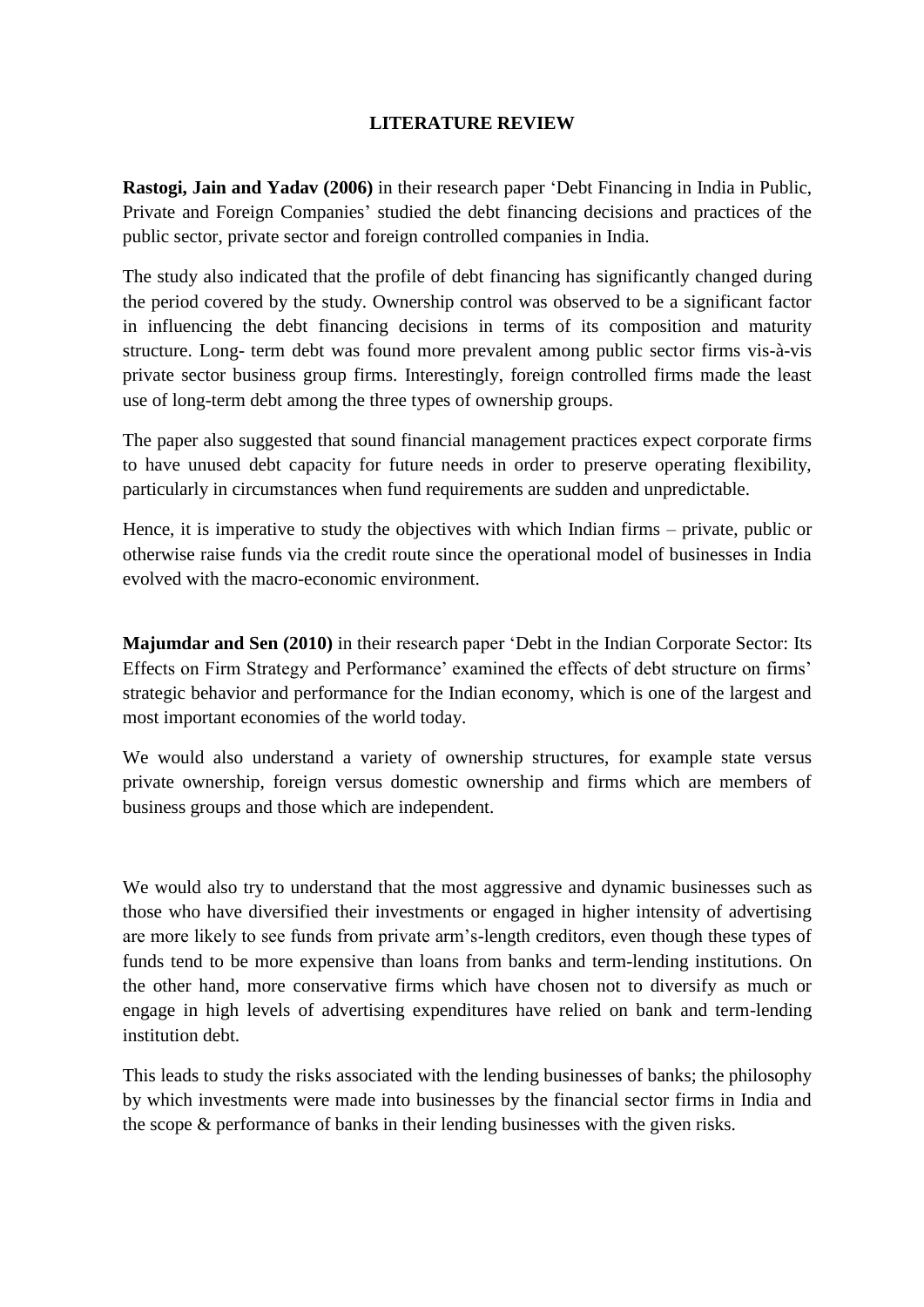**Singh and Saha (2011)** in their research paper 'Centralization of Microfinance' found out that microfinance is one of the most effective techniques for poverty alleviation in developing and underdeveloped countries.

Our understanding would be that if microfinance is managed, organized and planned well, then it should be supported by non-governmental organizations and socially-oriented investors with low default rates, encouraging greater commercial involvement because of attractive returns. Through microfinance it will be easy to include this section of society into the economic mainstream to achieve balanced growth, which is critical for social development and economic prosperity.

While discussing the factors and the theoretical position associated with innovation in microfinance, this paper also brought out the missing link between the lender and borrower in the Indian context. As per the authors, filling of this gap is a precondition for poverty reduction on account of the influence of new paradigm of institutional viability under commercial microfinance. This led us to study the performance of the mainstream financial sector into investing in the rural areas of India which is mainly based on agriculture and associated activities. Also, another factor linked to the agriculture is the micro, small and medium-sized enterprise (MSME) industries which is fast spreading as a sustainable alternative model for banks to invest in.

**Mallik (2015)** in her paper Being Credit Rationed: Delay and Transaction Cost explains the problem of avoidance of formal credit. The paper developed alternative models explaining why households with credit need to finance their projects (enterprises) avoid formal credit. In this paper, we also understand that delay cost in conjunction with personal loan transaction cost may also cause highly productive projects or larger projects shying away from formal credit in spite of low interest rates. Nevertheless, these structural features of bank loans do have an effect on the household's cost of borrowing in the formal credit market. Moreover, the degree of impact is unique to each household depending upon the level of education.

**Thomas (2013)** in his paper Explaining the 'jobless' growth in Indian manufacturing explained the 'jobless' growth in Indian manufacturing. The manufacturing sector in India has seen growth and is even currently growing strong to support a massive economy such as India. To enable this, we have government and RBI who are focused on easing of policies and rules to enable businesses to get access to more funds for business operations. The ECB and FCCB data primarily will help us understand the manufacturing sector and the probable road ahead.

**Caputo, Askari and Wides (2016)** in their paper Commercial Lending in Indian Country: Potential Opportunities in a Growing Market explored the report reviews the factors that make lending in Indian Country attractive for banks, including regulatory considerations such as those related to community reinvestment. The report also examines the unique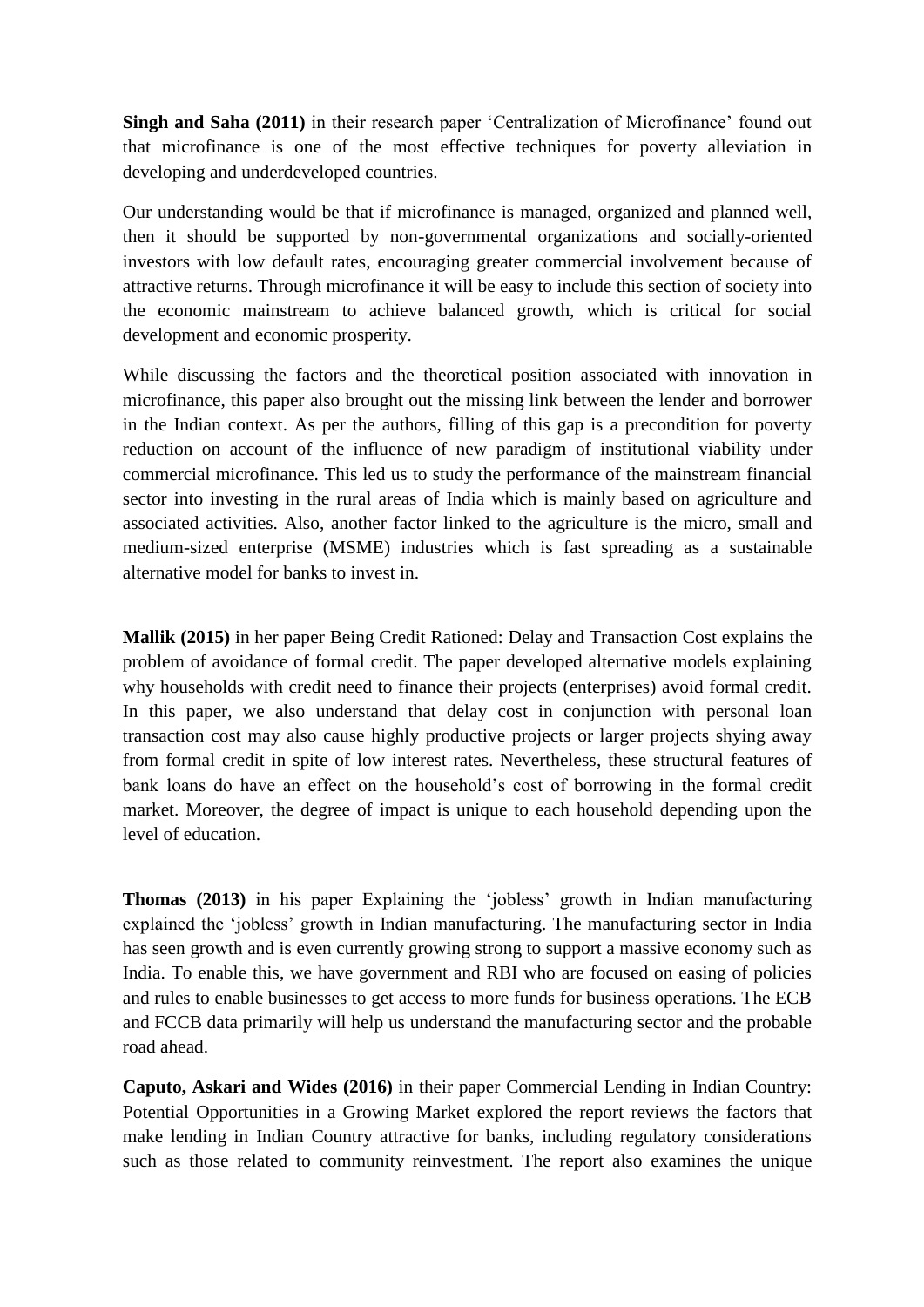challenges for banks interested in commercial lending on Indian reservations. In reviewing ways to overcome these challenges, the report discusses successful marketing and risk mitigation strategies that banks can adopt.

**Pandya (2015)** in his paper Impact of Priority Sector Advances on Bank Profitability: Evidence from Scheduled Commercial Banks of India, aimed at analyzing the impact of priority sector advances of scheduled commercial banks operating in India on their profitability. The findings of this paper suggested that Return on Assets (ROA), Return on Investments (ROI), Ratio of Operating Profit to Total Assets (OPTA) and Ratio of Interest Income to Total Assets (INTTA) have a statistically significant relationship with priority sector advances whereas Return on Equity (ROE) has been found to be statistically insignificant. The results of the study thus imply that priority sector advances have a bearing on bank profitability.

**Ahmed (2009)** in his paper Priority Sector Lending by Commercial Banks in India: A Case of Barak Valley intended to ensure that the assistance from the banking system to those sectors of the economy which has not received adequate support of institutional finance. His study concluded that the banks are not able to reach the prescribed target of lending to priority sector. The small entrepreneurs and farmers continued to be both credit and demand constraints. Thus, it was being observed that the demand for funds for priority sector viz., small entrepreneurs and agricultural sector is enormous.

**Santomero (1997)** in his paper Commercial Bank Risk Management: An Analysis of the Process risk management practices of commercial banks of North American super-regionals and quasi-money center institutions as well as several firms outside the U.S studied the various risks faced by banks such as credit risk, interest rate risk, foreign exchange risk, liquidity risk and other risks.

**Kishore (2011)** in Strategic Financial Management discusses in detail the various financial planning strategies adopted by companies for raising funds. It provides comprehensive details of the various inorganic and organic methods of growth for businesses and the role financial institutions in providing the required capital. This book helps us to understand the various reasons and modes of fund-raising done by businesses.

**Brealey and Myers (2012)** in Principles of Corporate Finance describe the theory and practice of corporate finance. It spells out why the management needs to bother with theory while focusing on the practical aspects. It provides a theory of taking an inclusive decision which takes into consideration the changing factors in the economy and its impact on the businesses. This helps us to understand the changes brought in by RBI while letting businesses raise funds via ECB and FCCB route.

The Reserve Bank of India issued a circular on the External Commercial Borrowings (ECB) Policy – Revised Framework (A.P. DIR Series – Circular No. 32) provided a more detailed note on the changes in the fund-raising method along with the industry guidelines and specific orientations. With the help of this circular, we try to understand the trends and reasons of the ECB and FCCB funds raised by Indian business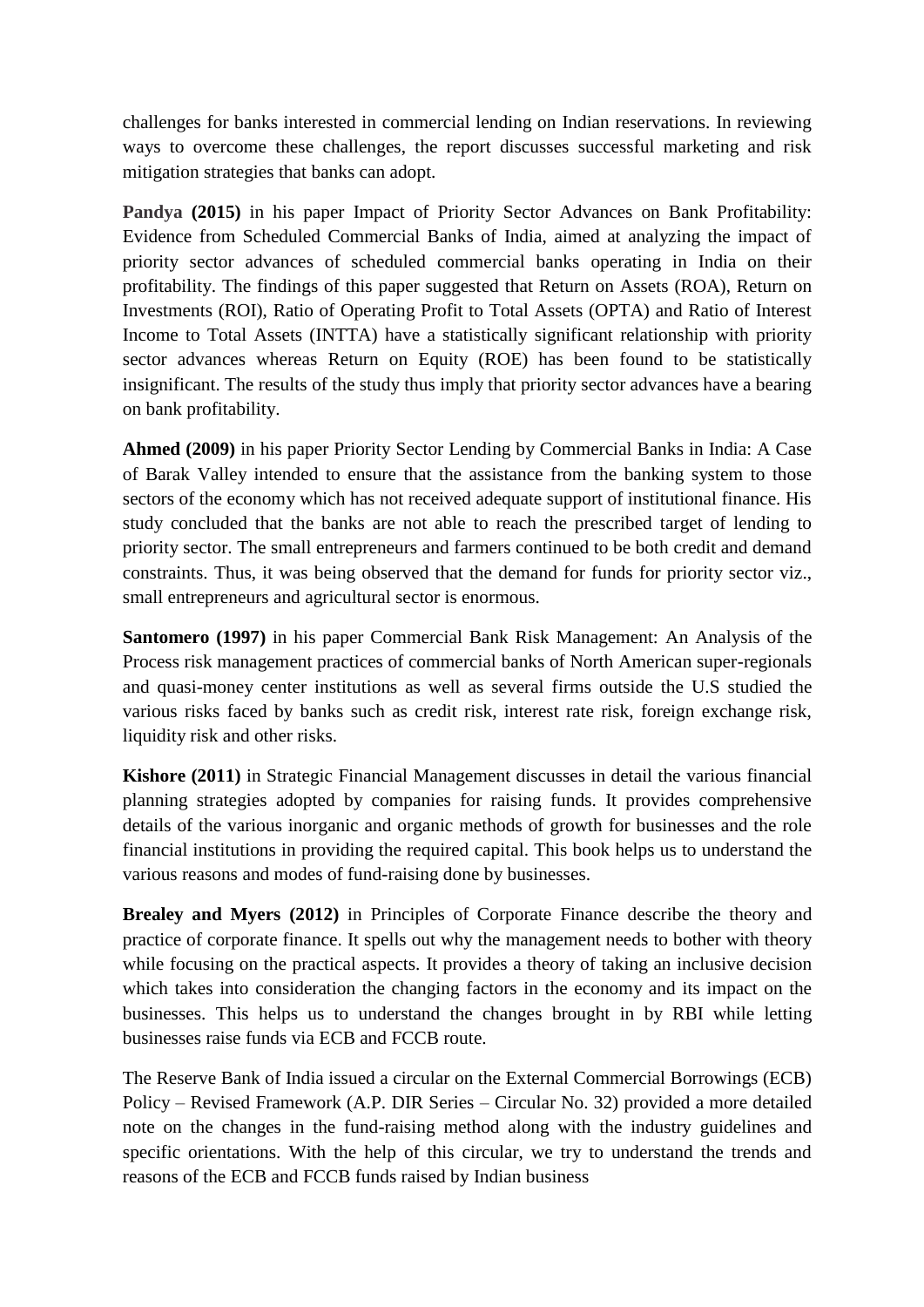**Hoda and Terway (2015)** in their working paper Credit Policy for Agriculture in India – An Evaluation stated that the steps taken to enhance institutional credit such as the opening of a large number of rural branches of commercial banks, priority sector lending with 18 per cent target for agriculture, Kisan Credit Cards and the financial inclusion initiative were instrumental in the impressive rise in agricultural credit and not credit subsidies.

**Goyal (2012)** in her paper Banks, policy, and risks: how emerging markets differ stated with an Indian case, the emerging markets remain thin and the interest rates spread remained high, EM banks are vulnerable to large fluctuations in policy rates. Cyclical risks can be contained as long as policy makers moderate the rates. Global regulatory reform can also reduce risks.

**Pandya (2015)** in his paper Impact of Priority Sector Advances on Bank Profitability: Evidence from Scheduled Commercial Banks of India revealed the statistically significant relationship between priority sector advances and banks profitability.

**Kumaraswamy et. al (2014)** in their paper Retail Credit Risk Management in Indian Public Sector Banks found that the profit in PSBs was declining trend due to competition, lack of diversity of banking services and stringent rules of RBI before economic reforms. The profit declined due to operation not being linked with profit and lack of diversity in the banking services.

**Malik (2015)** in her paper Being Credit Rationed: Delay and Transaction Cost explained why households with credit need to finance their projects (enterprises) avoid formal credit. More importantly it argued that the problem of avoidance of formal credit and ensuring credit access is not necessarily restricted to the small borrower or borrowers with inefficient projects. Delay cost and personal loan transaction cost could also cause highly productive projects or larger projects shying away from formal credit in spite of low interest rates.

**Sahay, Bhutaini and Raju (2003)** in their paper Corporate Debt Market in India: Key Issues and Policy Recommendations stated the significance of debt market in general and its role in accelerating the development of economic growth in particular. It reviewed various regulatory and non-regulatory developments, instruments available, investors, issuers and intermediaries in the Indian context.

The paper also identified several weaknesses in the present system along with areas hindering the growth of debt market. Recommendations of the paper included development of corporate debt repo market, institution of debt manager, sound safe and robust infrastructure, regulatory framework, investor profile and comprehensive database.

**Caputo and Askari (2016)** in their paper Commercial Lending in Indian Country: Potential Opportunities in a Growing Market stated that commercial lending in India required navigating complex legal and business issues, but the market had evolved and bankers and tribes responded positively to these issues. Many banks and tribes now use business and legal mechanisms tailored to addressing some of the long-standing challenges to lending in India.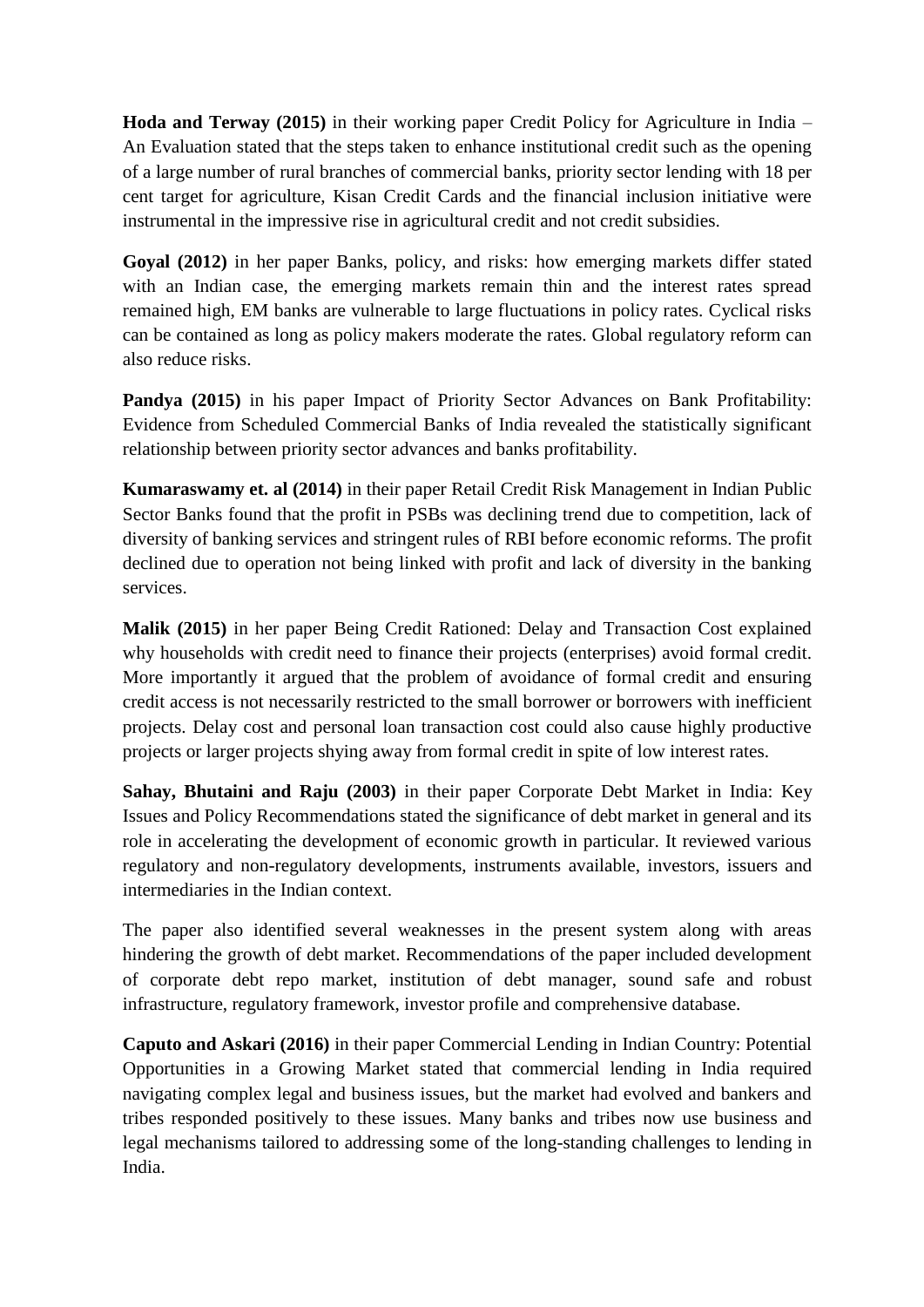Government guarantee programs accommodated the legal nuances and provided assistance when banks decided to enter the market. Market opportunities existed, illustrated by relatively high growth rates in India in the past two decades. As the report described, some banks aggressively pursued these opportunities by implementing a variety of business strategies to meet the needs of the expanding market.

**Arora (2013)** in his paper, "Credit Risk Analysis in Indian Commercial Banks - An Empirical Investigation" revealed that credit worthiness analysis and collateral requirements are the two important factors for analyzing credit risk. The paper concluded that Indian banks efficiently manage credit risk. The paper also indicated that there is significant difference between the Indian public and private sector banks in analyzing credit risk.

**Kanchu and Kumar (2013)** in their paper, "Risk Management In Banking Sector – An Empirical Study" attempted to identify the risks faced by the banking industry and the process of risk management. This paper also examined the different techniques adopted by banking industry for risk management. Further, they concluded by observing that banks should take risk more consciously, anticipate adverse changes and hedge accordingly.

**Mills and McCarthy (2014)** in their paper The State of Small Business Lending: Credit Access during the Recovery and How Technology May Change the Game have compiled and analyzed the state of access to bank capital for small business from the best available sources. They explored both the cyclical impact of the recession on small business and access to credit, and several structural issues which impede the full recovery of bank credit markets for smaller loans.

**Günther (2017)** in her paper The Progress of Financial Inclusion in India: Insights from Multiple Waves of Survey Data tried to understand the reach and impact of various government schemes in India and the benefits of the same to the society in general.

### **OBJECTIVES**

- To understand the various reasons and modes of raising funds via debt by businesses.
- The changes incorporated by RBI in raising funds via ECB (External Commercial Borrowing) and FCCB (Foreign Currency Convertible Bond) route by businesses.
- The borrowing trends in ECBs and FCCBs from May 2014 onwards.
- The current and comparative trend of investments made by the domestic financial sector into various other sectors for gaining a view on Indian economy.
- The risks associated with lending from a lender's perspective.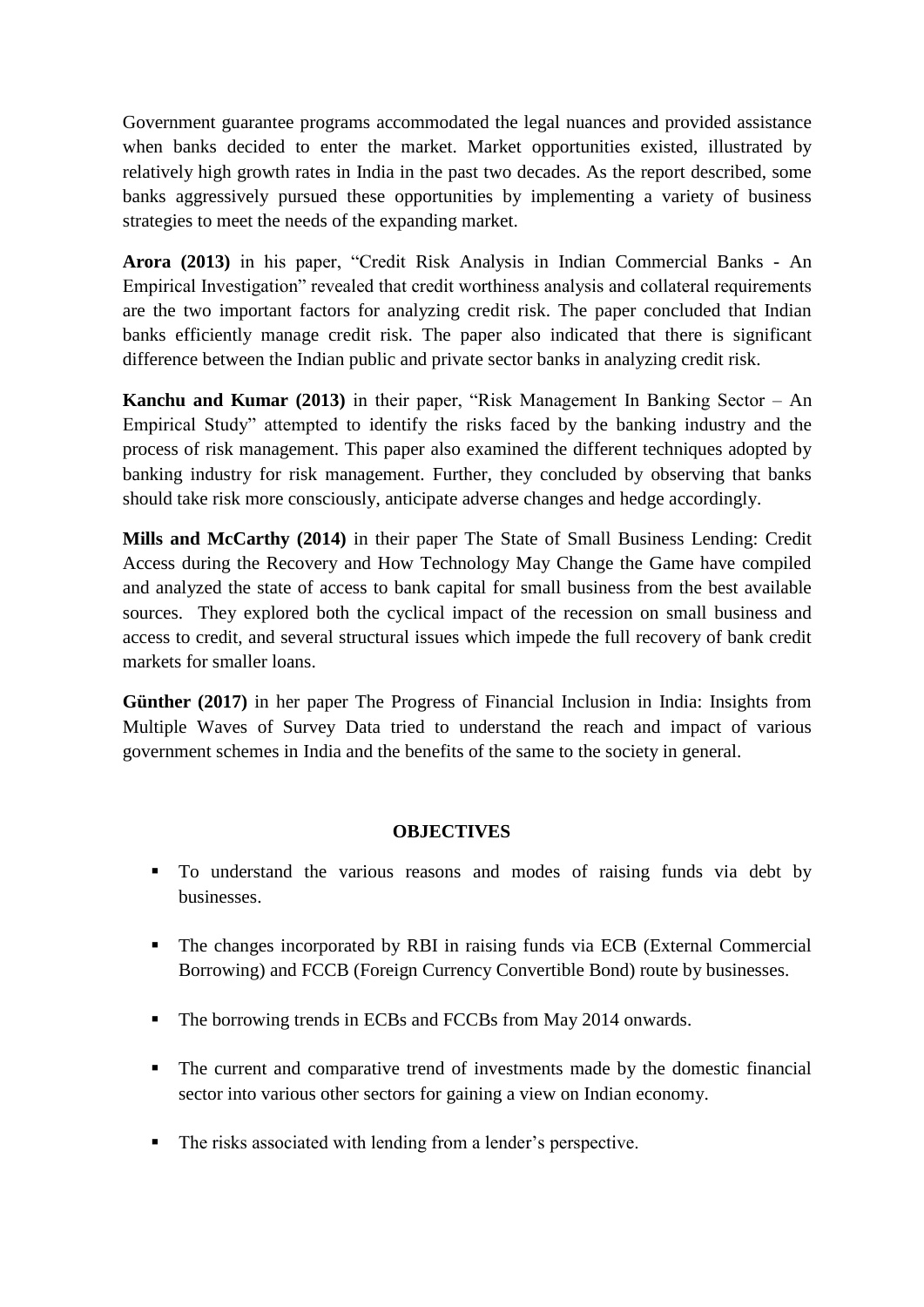## **METHODOLOGY**

For this research paper, the data collection was done via two ways:

- 1. RBI External Commercial Borrowings Monthly Data May 2014 to July 2016.
- 2. RBI Handbook of Statistics on Indian Economy 2015-16.

For the first point of RBI External Commercial Borrowings Monthly Data – May 2014 to July 2016; please note the following:

There is no specific methodology applicable. Hence, we have done the following:

- A consolidated table of the monthly numbers of ECB/FCCB from the RBI website from May 2014 to July 2016. (Source Link: [https://rbi.org.in/Scripts/ECBView.aspx\)](https://rbi.org.in/Scripts/ECBView.aspx)
- A sum of the amounts sourced through automatic and approval route.
- A pivot table with the unique reasons for the requirement of funds.
- A corresponding pie diagram using the Pivot functionality within Microsoft Excel.
- For the data from the RBI Handbook of Statistics on Indian Economy 2015-16; below are the tables which were analyzed for this paper:
- Table 64: Consolidated Balance Sheet of Scheduled Commercial Banks (Excluding Regional Rural Banks).
- Table 39: Sector-wise Cost Overrun of Delayed Central Sector projects (End-March).
- Table 61: Scheduled Commercial Banks' Direct Finance to Farmers according to size of land holdings (outstanding) - Short-term and long-term loans.
- Table 60: Scheduled Commercial Banks' Direct Finance to Farmers according to size of land holdings (disbursements) - Short-term and long-term loans.
- Table 65: Gross and Net NPAs of scheduled commercial banks Bank group-wise.
- Table 178: Industry-wise Deployment of Bank Credit.
- Table 177: Deployment of Bank Credit by Major Sectors.
- Table 63: Scheduled Commercial Banks' advances to Agriculture Outstanding.
- Table 62: Scheduled Commercial Banks' advances to Small-Scale Industries and Allied Services – Outstanding.
- Table 181: Commercial Bank Survey.

The Median and Mean were calculated in an Excel file and hence, we have applied the Microsoft Excel formulae – MEDIAN (for calculating Median) and AVERAGE (for calculating Mean).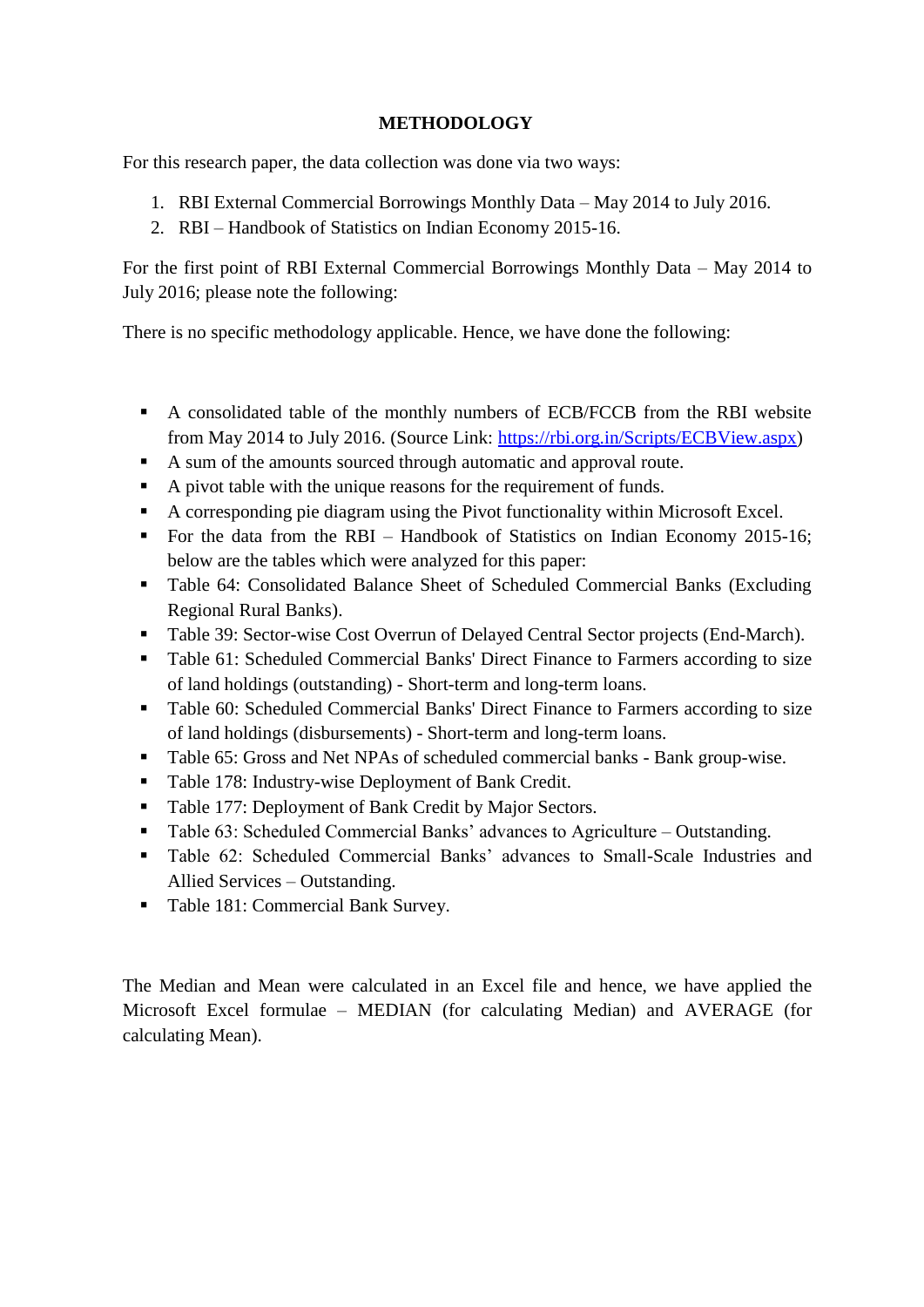# **ANALYSIS**

| Mm/YY         | <b>Automatic (in</b><br>USD) | <b>Approval</b> (in<br>USD) | <b>Total (in USD)</b> |
|---------------|------------------------------|-----------------------------|-----------------------|
| May-14        | 53, 63, 24, 108              | 92, 38, 79, 289             | 1,46,02,03,397        |
| $Jun-14$      | 1,30,29,89,111               | 58, 37, 07, 263             | 1,88,66,96,374        |
| $Jul-14$      | 2,55,99,87,078               | 1, 16, 16, 34, 750          | 3,72,16,21,828        |
| Aug- $14$     | 45, 32, 87, 594              | 5,41,07,434                 | 50,73,95,028          |
| $Sep-14$      | 2,84,40,99,718               | 33, 24, 56, 995             | 3, 17, 65, 56, 713    |
| $Oct-14$      | 2,71,01,78,780               | 6,94,31,124                 | 2,77,96,09,904        |
| $Nov-14$      | 1,96,80,00,768               | 1,52,49,53,326              | 3, 49, 29, 54, 094    |
| $Dec-14$      | 49, 16, 72, 245              | 14,56,18,338                | 63,72,90,584          |
| $Jan-15$      | 1,49,58,74,971               | 1,09,46,42,396              | 2,59,05,17,368        |
| Feb-15        | 1,23,36,90,881               | 1,02,95,00,000              | 2, 26, 31, 90, 881    |
| $Mar-15$      | 1,94,24,49,088               | 72, 22, 58, 927             | 2,66,47,08,016        |
| Apr- $15$     | 66,90,89,131                 | 5,82,45,183                 | 72, 73, 34, 315       |
| May- $15$     | 2,30,46,42,518               | 9,00,00,000                 | 2,39,46,42,518        |
| $Jun-15$      | 80,64,76,919                 | 2,35,30,77,460              | 3,15,95,54,380        |
| $Jul-15$      | 69, 32, 89, 471              | 1,45,03,08,134              | 2, 14, 35, 97, 605    |
| Aug- $15$     | 44, 12, 72, 135              | 30,94,93,207                | 75,07,65,342          |
| $Sep-15$      | 1, 13, 45, 56, 703           | 1,48,01,13,397              | 2,61,46,70,100        |
| $Oct-15$      | 66,91,73,300                 | 1,44,52,53,707              | 2, 11, 44, 27, 007    |
| $Nov-15$      | 1,05,18,63,061               | 2,11,23,00,000              | 3, 16, 41, 63, 061    |
| $Dec-15$      | 1,90,60,37,997               | 1, 12, 82, 55, 075          | 3,03,42,93,072        |
| $Jan-16$      | 1,39,15,79,793               | 38, 30, 089                 | 1,39,54,09,882        |
| Feb-16        | 1,02,32,81,560               | 33,00,00,000                | 1,35,32,81,560        |
| Mar- $16$     | 1,31,94,06,888               | 20, 10, 48, 988             | 1,52,04,55,876        |
| Apr-16        | 30,29,67,866                 | 15,88,291                   | 30,45,56,157          |
| $May-16$      | 47, 26, 93, 783              | 84,57,16,000                | 1,31,84,09,783        |
| $Jun-16$      | 90,87,08,832                 | 16,36,96,245                | 1,07,24,05,078        |
| Jul-16        | 1,01,96,25,452               | 18,37,01,042                | 1,20,33,26,494        |
| <b>Totals</b> | 33, 65, 32, 19, 756          | 19,79,88,16,662             | 53,45,20,36,417       |

*Table 1.1 - Below is the tabulated data of the ECB and FCCB funds availed by businesses in India:*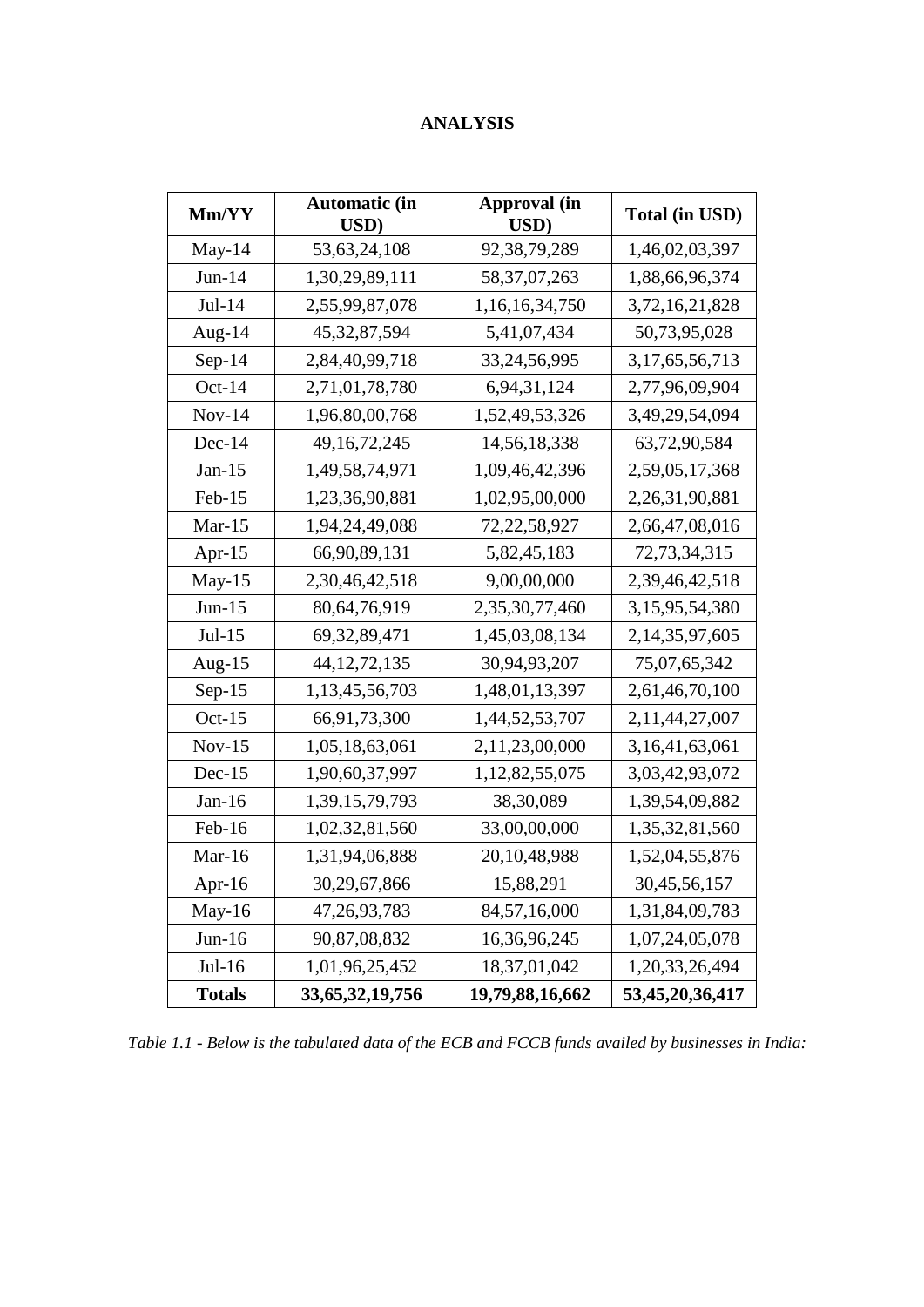## **Reasons for ECB/FCCB**

| <b>Reasons</b>                   | <b>Counts</b>  | Port                           | 5              |
|----------------------------------|----------------|--------------------------------|----------------|
| Capital Expenditure for Ports    | 1              | Ports                          |                |
| <b>Financial Lease</b>           | $\overline{2}$ | Power                          | 25             |
| <b>General Corporate Purpose</b> | 296            | Redemption of FCCBs            | $\overline{2}$ |
| <b>Import of Capital Goods</b>   | 344            | Refinancing of Earlier ECB     | 123            |
| <b>Micro Finance</b>             | 15             | Refinancing of Rupee loans     | 16             |
| Mining, Exploration & Refining   | 3              | Road                           | 4              |
| Modernization                    | 231            | Rupee Expenditure Loc.CG       | 213            |
| New Project                      | 272            | Telecommunication              | 3              |
| On-lending/Sub-lending.          | 32             | Urban Infrastructure           |                |
| Other                            | 12             | <b>Working Capital</b>         | 98             |
| Others                           | 4              | <b>Working Capital Purpose</b> | 1              |
| <b>Overseas Acquisition</b>      | 20             | <b>Grand Total</b>             | 1724           |

*Table 1.2 – Below tabulated are the reasons for which funds were sourced*

# *Figure 1*

Figure 1.1 - The pie chart is a representation of the various reasons listed above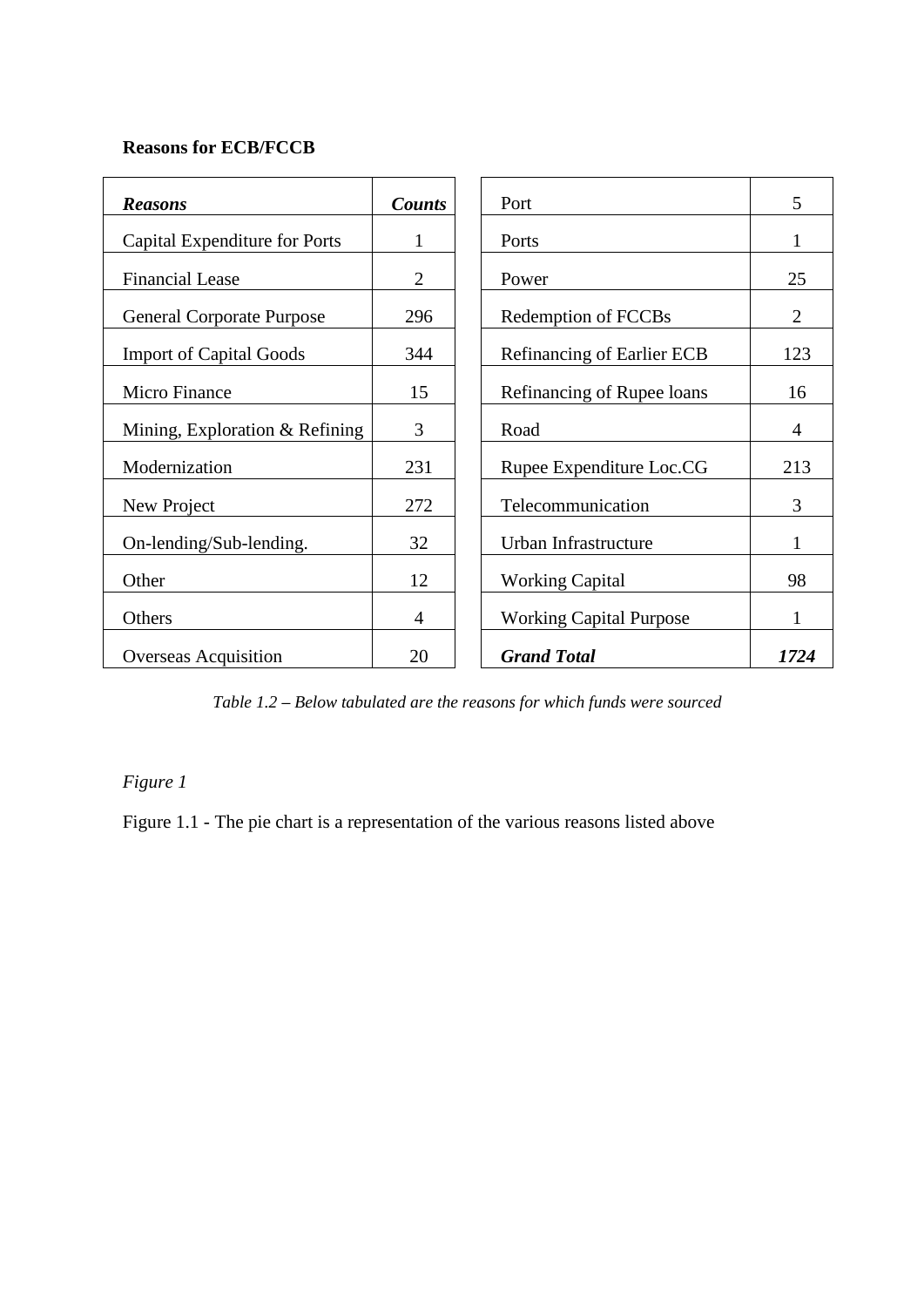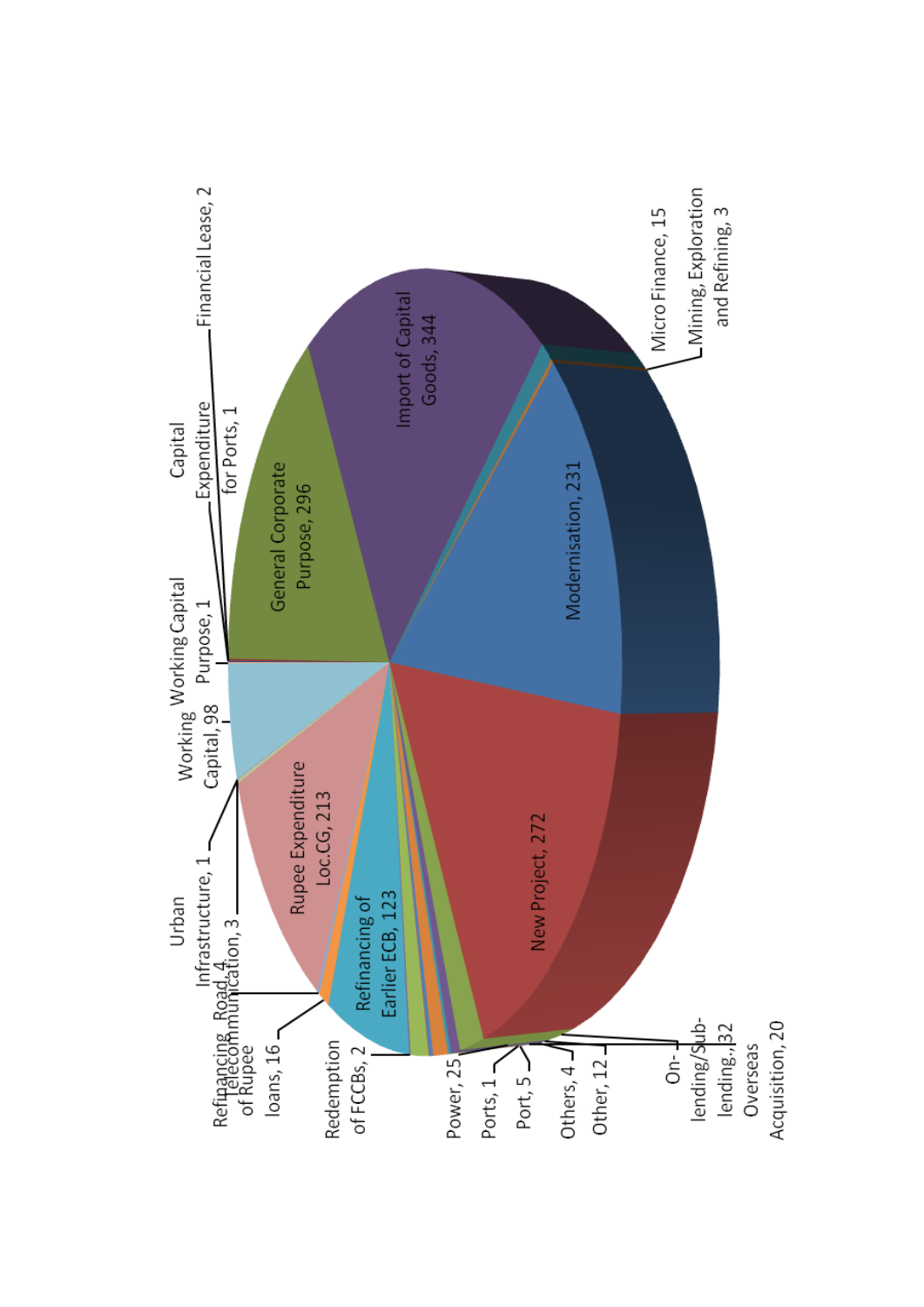From the ECB and FCCB numbers, we can clearly observe that businesses were sourcing more money from external resources in dollar amounts for new business projects, modernization of existing projects, importing of capital goods and general corporate purposes indicating that businesses were raising funds for expansion.

This is important from the perspective that probably India is not just sustaining on its service sector, but also rapidly expanding its manufacturing sector. While India already has its manufacturing sector well footed, the economies of scale are currently missing to make India a world-class manufacturing destination.

The concern from the ECB/FCCB numbers would be the funds sourced for general corporate purposes, working capital and rupee expenditure LOC which suggest that the short-term financing of companies is not optimum. At the same time, it also reflects the inaccurate expense and credit management. However, it can also reflect the benefit some companies are availing from the rupee-dollar exchange rate by sourcing funds in dollars as they would get more rupees as against the same dollar amounts. Hence, this can also be viewed subjectively based on company-to-company.

These investments under consolidated balance sheets of the commercial banks reflect the strength the economy has displayed in the midst of global economic turmoil registering an annual GDP growth of more than 9% from 2004 onwards. The loans and advances have a Median of Rs. 17,490.23 billion and a Mean of Rs. 26,060.51 billion which reflects that not just the investments were good enough, banks have also doled out equal amounts of loans and advances for commercial purposes which also reflects the economic growth as mentioned earlier. In a nutshell, the consolidated assets and liabilities reflect a strong performance by the commercial banks supported by the authorities and a growing economy.

Cost overruns in projects are a recurring scenario in the Indian economy. It is surely not something which would a proud moment, but sometimes they delays also happen due to many reasons which could be unforeseen or compulsorily required , such as inflation, force majeure, local administrative issues, change in objectives, etc. More so, focus needs to be put in individual sectors wherein the overruns are significant. The highest cost overruns have happened in sectors which are particularly important from an infrastructure standpoint - surface transport, railways, power, coal, petroleum etc. These sectors are the focal points for the government for their investment purposes, a factor which supports their policies.

From the scheduled commercial banks' advances to agriculture – outstanding we can see that the indirect finance stopped for inputs - both fertilizers and power from 2007-08 onwards while it has stopped for Loan through various intermediaries and other institutions from 2012-13 onwards. This clearly reflects two things.

1) Commercial banks started to reach out to the farmers directly probably via various business models.

32) The government/RBI supported the removal of intermediaries in the lending process. This could to be to make the process of credit lending easy from the farmer's perspective.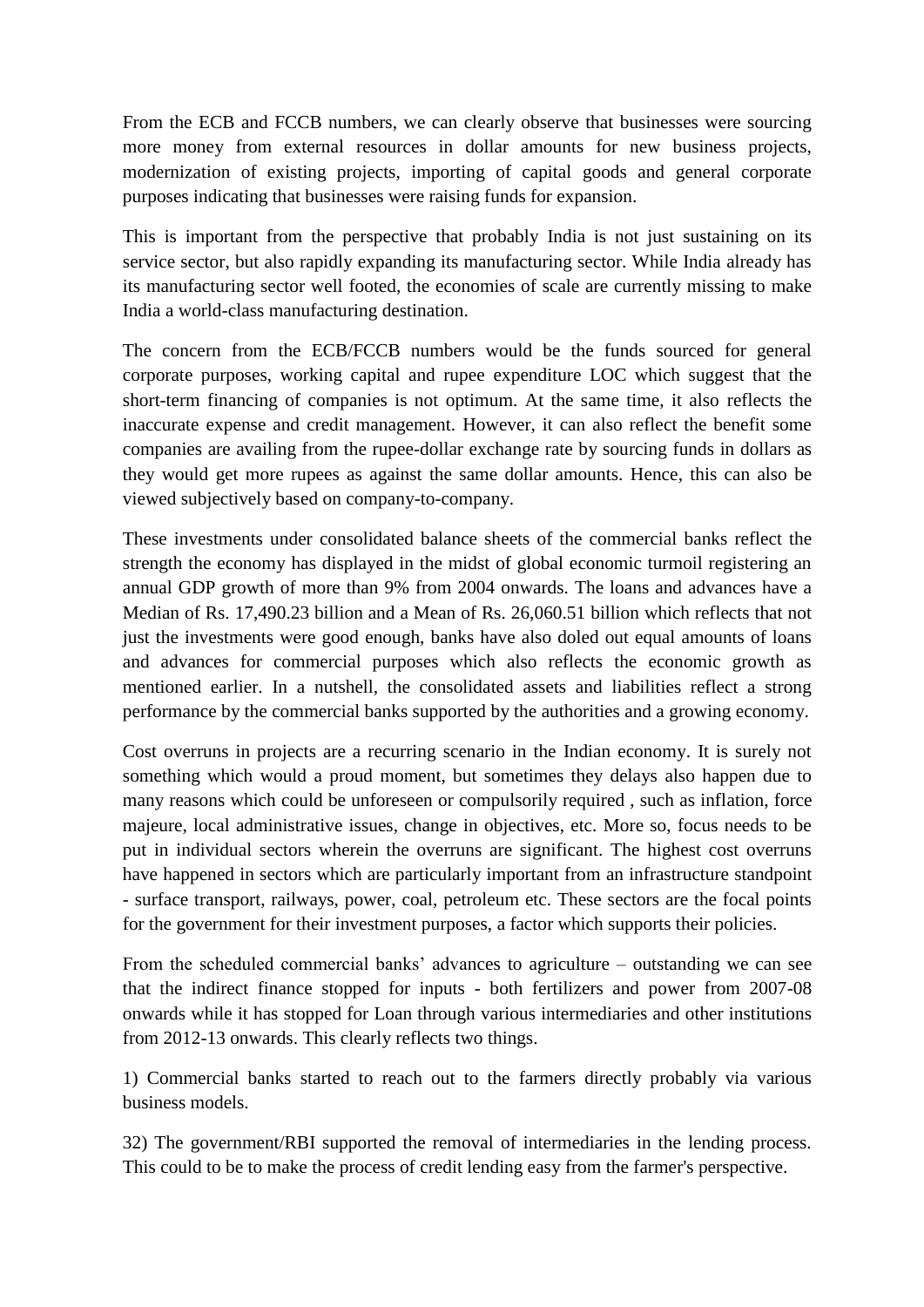W33hile there is no concrete evidence provided in this project, we can assume that the reach of the buyer (farmer) and the seller (bank) was made quite simple in the last few years due to technological and infrastructural advancements.

The scheduled commercial banks' advances to small-scale industries and allied services – outstanding reflect the lack of initiative from entrepreneurs, government and banks to facilitate the expansion of businesses and industries. The Median for Small Enterprises was Rs. 342.46 billion and the Mean was Rs. 1,373.26 billion which shows that there has been initiative, support and facilitation for the growth of small scale industries in India. Even the numbers from the table suggest so where the growth was exponential from 2004 onwards. What needs to be seen is how the trend continues from 2015 onwards.

The results clearly reflected that while banks continue to face risks both from NPA perspective, credit worthiness of borrowers and repayment discipline; they (the banks) have upped their lending businesses with a bullish view on Indian economy. The credit businesses have grown manifold to support multiple industries – both in priority and nonpriority sectors.

The banks have their work cut out in terms of focusing lending businesses towards, Agro, MSME and SSI sector which requires financial support since many of them work on sound business fundamentals and a sustainable business model.

It needs to be seen how the banking sector accommodates the growing expectations of businesses and government while RBI works on easing of rules/procedures to aim at an increased financial inclusion and supporting the growth of industries at a micro/rural level.

Banks in India face many inherent risks in their operations such as political risk, country risk, economic risk, social risk, resource risk, completion risk, market risk, operational risk, force majeure, technological risk, environmental risk. Banks do operate based on guidelines prescribed by the RB; however, they do not take additional measures by itself. It would be important to understand how the banks incorporate these risks while aiming to grow and expand since growth and risks share a direct relationship.

To conclude, in a global economy which is facing a slowdown, India has emerged as a favorable destination for investors to come and invest in. While the mainstream focus remains on that, the Indian financial sector faces challenges in terms of reformative practices, technology and inclusion.

The government of the day introduced radical financial reforms from November 8 onwards, the results of which should soon be visible, the focus for the banks should be on expanding reach, connecting people & businesses to the mainstream & regulated banking and providing funds for expansion of worthy businesses in India.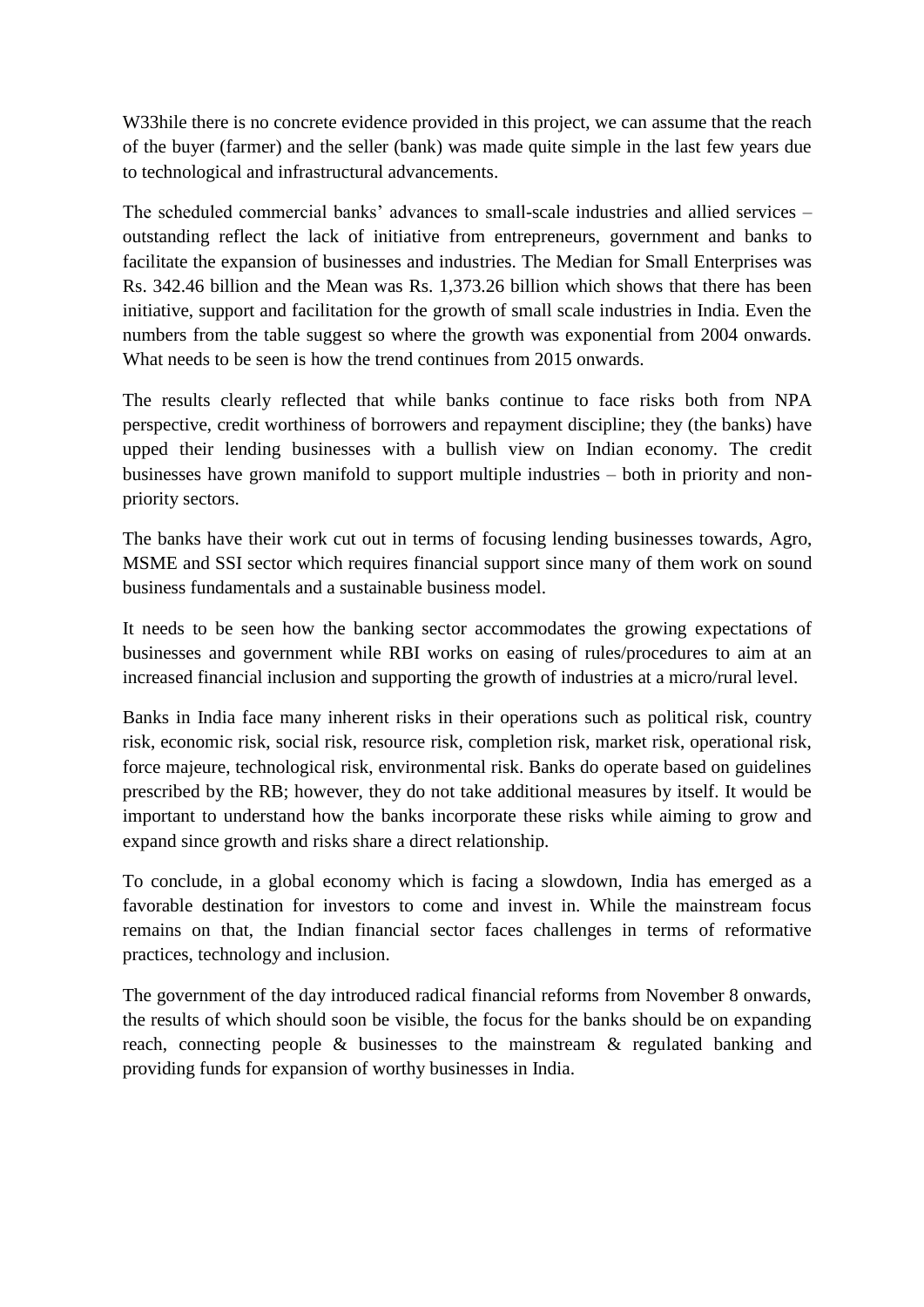### **RECOMMENDATIONS**

Although the numbers suggest that since the sourcing of funds via ECBs and FCCBs has been increasing over time, it may or may not mean that businesses are growing. While the numbers suggest the possible reasons of sourcing funds for new business projects, modernization of existing projects and importing of capital goods indicating a growing and expanding manufacturing base; banks need to delve deeper into companies, before lending more, who take this route for general corporate purposes, working capital and rupee expenditure LOC which suggest that the short-term financing of companies is not optimum. At the same time, it also reflects inaccurate expense and credit management.

From the RBI Handbook of Statistics on Indian Economy 2015-16, following would be the recommendations;

- Before lending hook, line and sinker into upcoming infrastructure projects, there has always been a trend of cost overruns in core infrastructural sector, due to many issues, mainly operational and legal reasons.
- A keen eye needs to be maintained for mapping future growth of the company and the projects which they have initiated on this aspect.
- The numbers for outstanding amounts in farm credit deployment are worrisome with its own reasons such as – natural limitations and limited progress made in the last few decades.
- Although the credit deployment is being supported by the RBI and the government, the banks need to up their lending business into the farm and farm-related business sectors.
- To tackle the NPA problem plaguing the Indian banking sector, RBI wrote off bad debts worth more than Rs. 1 lakh crore. Currently, there are even talks of setting up of a bad bank. However, these cannot solve the larger issue which is detailed due diligence and credit worthiness checks of borrowers which should be the prime focus of banks.
- In this regard, Indian banks could emulate other international banks such as JP Morgan Chase or alike. Banks should also be prompt in taking strict action towards delinquent accounts.
- The industry-wide deployment of credit shows that commercial banks are deploying credit in areas which are on the focus of the government since the last three years, viz., infrastructure, oil, metals, power, etc. With the economy in its revival phase as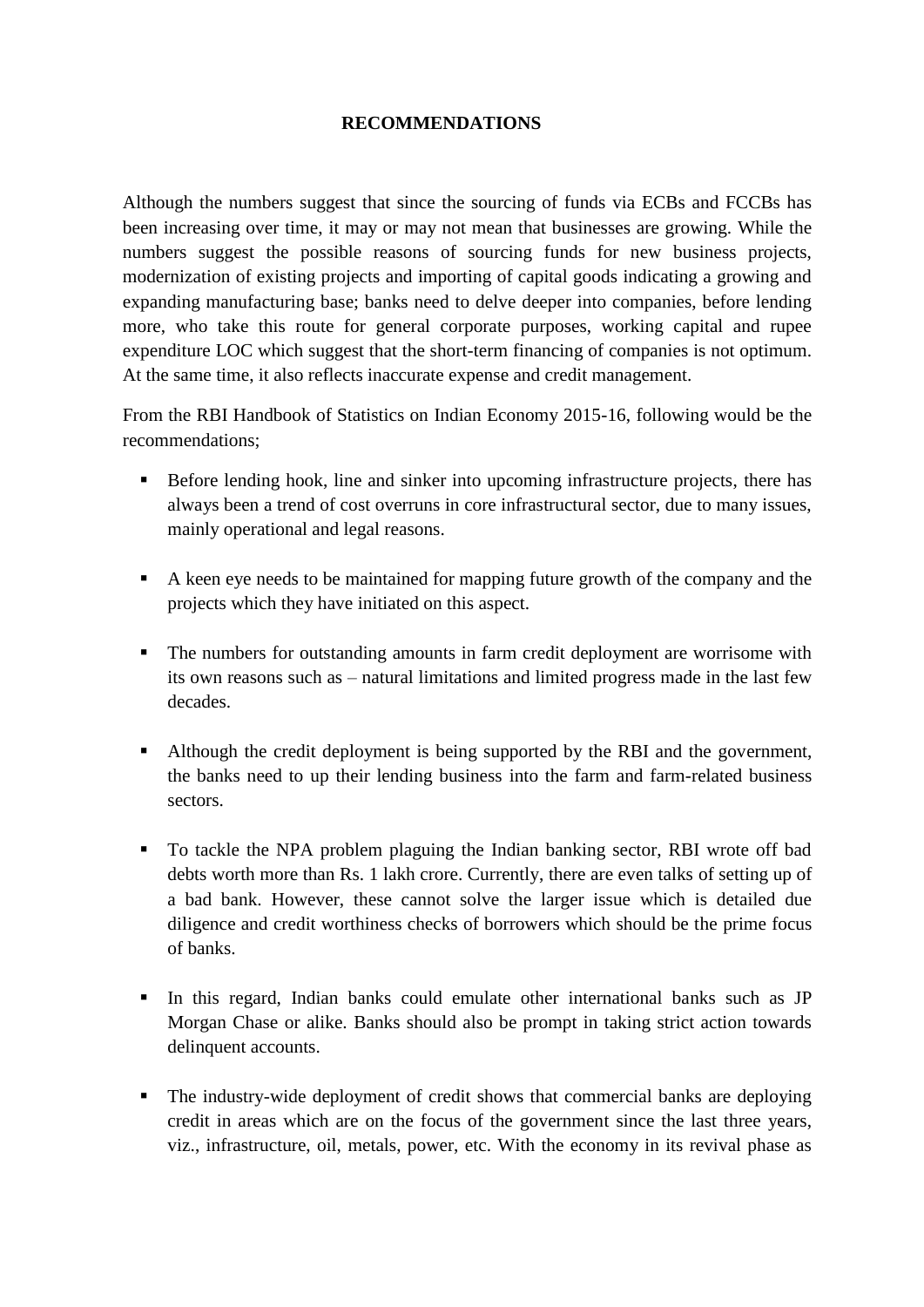suggested by many, this sector would surely be on the watch-out list of banks, investors, administrators, et al.

- To add to these, the renewable energy is fast gaining momentum in India with a recent study suggesting that India is the fourth largest producer of renewable energy in the world. This sector should be on the top priority of banks and financial institutions from a lending perspective.
- The sectoral deployment of credit reflects the export sector needing reforms in its process of revival. The current numbers are not really encouraging; however, any investment made currently could not provide the expected returns without the impetus from the RBI and/or the government.
- The manufacturing businesses are expected to grow more in the next few years by way of various projects and that would be a factor to consider from a lending perspective in the coming times which would ultimately benefit the export sector.
- Credit societies and scores of middlemen had their roles reduced with the rapid expansion mainstream and regulated banking reaching the rural and interior regions of India. The challenge for banks would be to compete against the likes of microfinance institutions such as Bandhan Microfinance which enjoy a premium position and stronghold in these markets.
- To compete against these institutions, banks need to develop a separate model altogether on the lines of a microfinance institution to first set up their businesses and then reaching the market with a wide array of offerings.
- Banks, (even if they have a predefined model) need to set up a risk management framework which can be at par with multinational banks. The specific focus would be on technological risk since that is the norm of the day and gaining more popularity with the passage of time. India does not have enough cyber security measures and it needs more of these. The RBI and the banks could play a pivotal role by themselves in this area and become torch-bearers for other countries.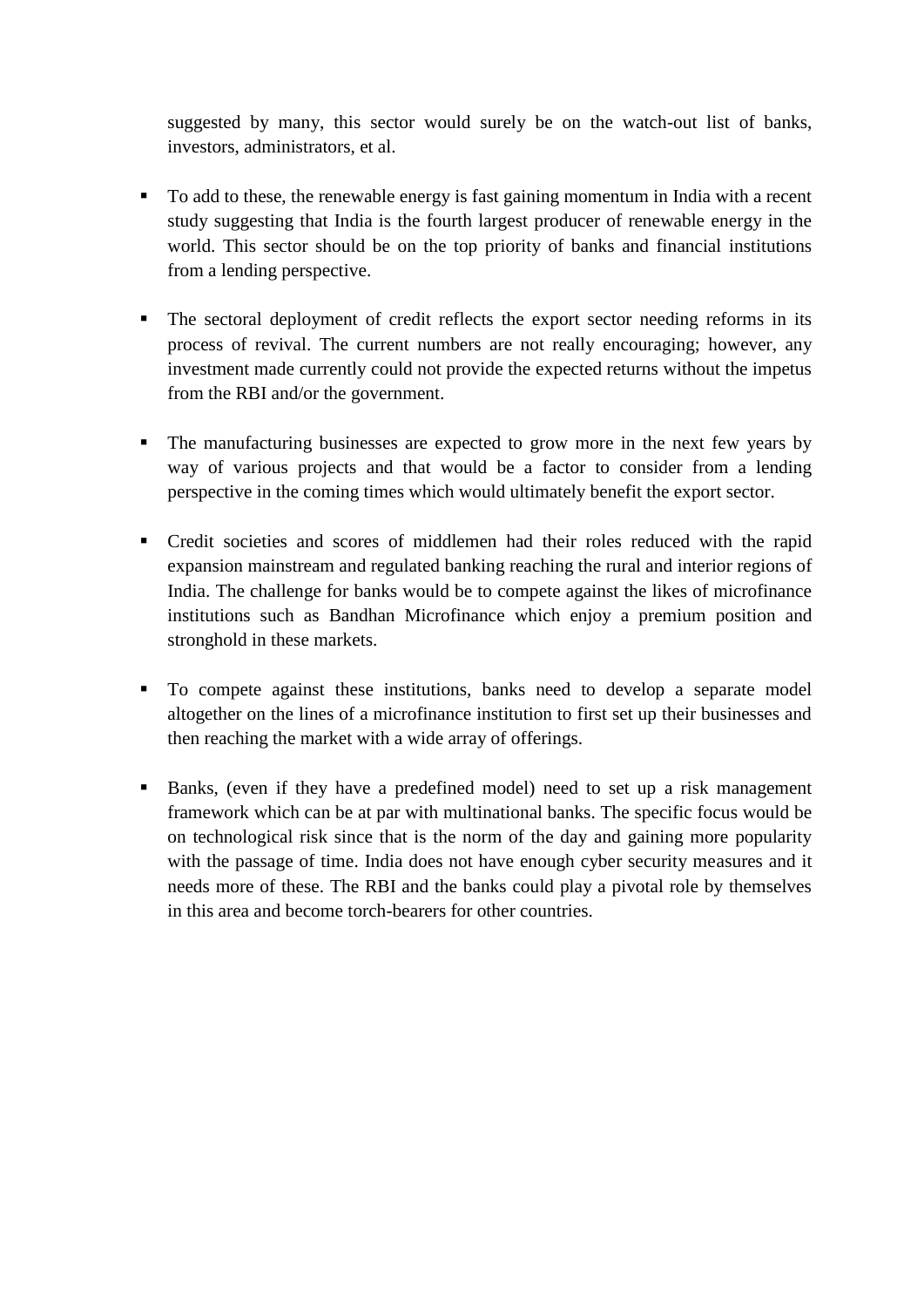### **CONCLUSION**

Brealey et al in their book Principles of Corporate Finance talk in depth of decision making under risk and uncertainty. The risks could be broadly classified into business risk and financial risk. A company's business risk is determined by how it finances its investments. Financial risk is primarily influenced by the level of financial gearing, interest cover, operating leverage and cash flow adequacy. According to Brealey et al., uncertainty arises from a lack of previous experience and knowledge. Uncertainty could be attached to following factors:

- Level of capital outlay required
- $\blacksquare$  Level of selling prices
- $\blacksquare$  Level of sales volume
- **Level of revenue**
- Level of operating costs
- **Taxationrules**

Based on these two broad parameters; we can say that businesses in India and elsewhere inherently have to face these while aiming to grow, both organically and inorganically. One of the approaches would be through the ECB/FCCB route depending on respective company's reasons, domestic options available, costs associated with raising funds, etc.

Consequentially, we saw that the performance of the commercial banks on various parameters via two simple methods – median and mean. These parameters have been set on the various numbers tabulated by the Reserve Bank of India in their annual publication, the Handbook of Statistics on Indian Economy 2015-16.

While the numbers say a particular story – that of the growth of the economy on all major fronts, there would be a few factors which might require a deep-delving for making a real change.

Finally to conclude, while we have a long way to go, our story has just begun where some of the world's most formidable businesses are taking a serious note of. Investors are making a beeline for investments and with GST almost on track, India is set to project itself as a country to invest in, make in and serve in. While the focus remains on making India at topnotch investment destination, the financial sector needs to also focus on the MSME, SSI, Agriculture and related industries' sectors which is aptly supported by a robust financial structure, a focused RBI and a huge market of supportive banks which are usually correct in their business practices, the economy just doesn't seem to be a bubble but a force to reckon with.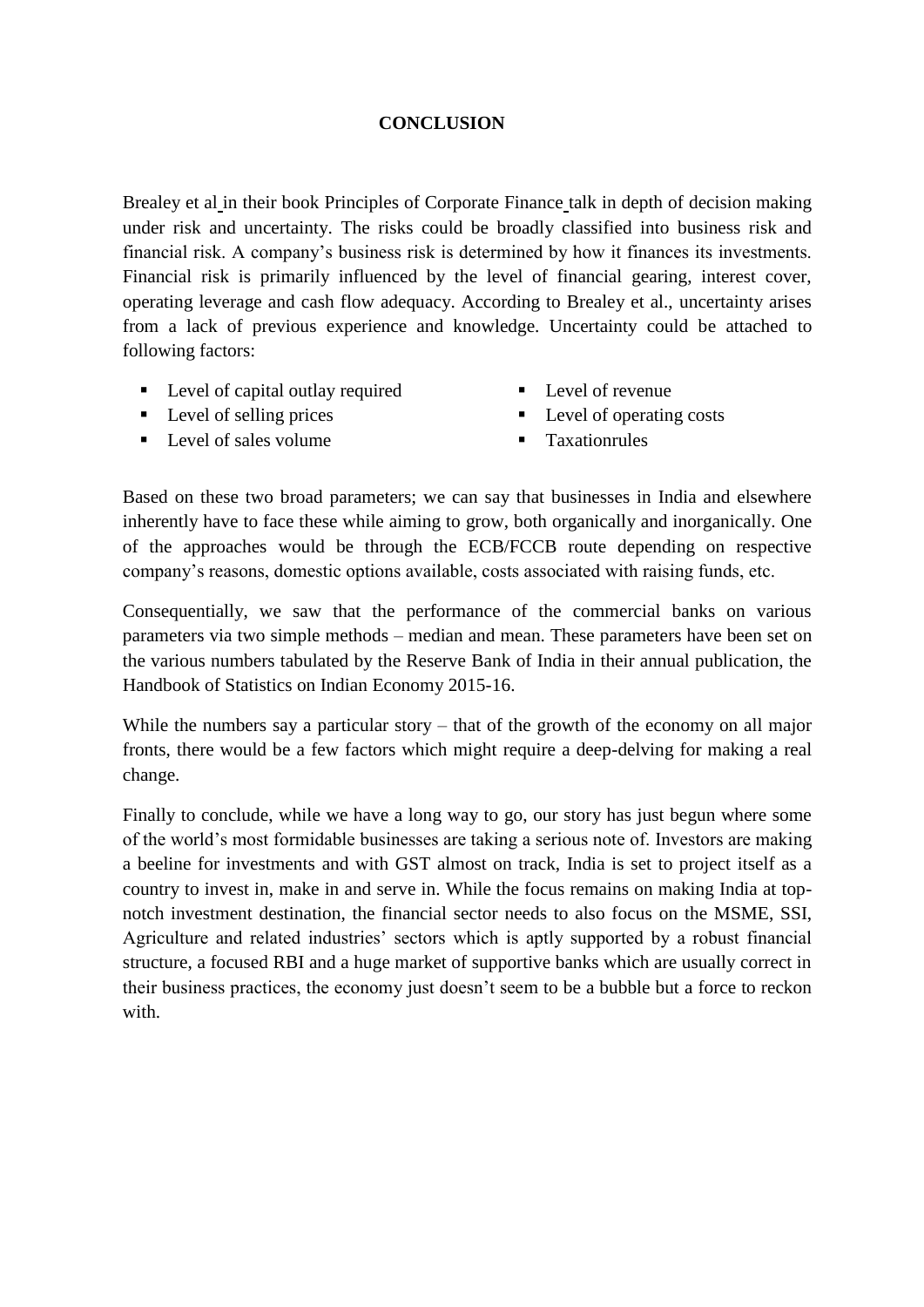#### **REFERENCES**

Anthony M. Santomero (1997), "Commercial Bank Risk Management: An Analysis of the Process", Wharton Financial Institutions Center Conference on Risk Management in Banking, October 13-15, 1996.

Anwarul Hoda and Prerna Terway (2015), "Credit Policy for Agriculture in India – An Evaluation", Working Paper 302, Indian Council for Research On International Economic Relations.

Ashima Goyal (2012), "Banks, Policy and Risks", Indian Council for Research on International Economic Relations, ICRIER Policy Series, No. 12, January 2012.

Ashish Kumar Rastogi, P.K. Jain and Surendra S. Yadav (2006), "Debt Financing in India in Public, Private and Foreign Companies", Vision – The Journal of Business Perspective, Vol. 10 l, No. 3l July-Sept 2006.

David H. Pyle (1997), "Bank Risk Management: Theory", Working Paper RPF-272, UC Berkeley Research Progam in Finance, Conference on Risk Management and Regulation in Banking, Jerusalem, May 1997.

Dr. Bhargav Pandya (2015), "Impact of Priority Sector Advances on Bank Profitability: Evidence from Scheduled Commercial Banks of India", BVIMSR's Journal of Management Research, Vol. 7 Issue – 2: October 2015.

Dr. G. Parimalarani (2011), "Performance of Commercial Banks in Priority Sector Lending", Asia Pacific Journal of Research in Business Management, Volume 2, Issue 7, July 2011.

Dr. K. Ratna Manikyam (2014), "Indian Banking Sector – Challenges and Opportunities", IOSR Journal of Business and Management, Volume 16, Issue 2. Ver. I (Feb. 2014).

Jayan Jose Thomas (2013), "Explaining the 'jobless' growth in Indian manufacturing", Journal of the Asia Pacific Economy, Vol. 18, No. 4, 673–692.

Jaynal Ud-din Ahmed (2009), "Priority Sector Lending by Commercial Banks in India: A Case of Barak Valley", Asian Journal of Finance & Accounting, Vol. 2, No. 1: E5, 2010.

Nayan J. and Dr. M. Kumaraswamy (2014), "Retail Credit Risk Management in Indian Public Sector Banks", Global Journal for Research Analysis, Volume-3, Issue-8, August-2014.

Peter Lindner and Sung Eun Jung (2014), "Corporate Vulnerabilities in India and Banks' Loan Performance", IMF Working Paper, Asia and Pacific Department - International Monetary Fund, December 2014.

Rajlakshmi Mallik (2015), "Being Credit Rationed: Delay and Transaction Cost", International Game Theory Review, Vol. 17, No. 2, 1540020 (28 pages).

Raju, M.T., Bhutani, U. and Anubhuti Sahay, "Corporate Debt Market in India: Key Issues and Policy Recommendations", Securities and Exchange Board of India, Working Paper No. 9.